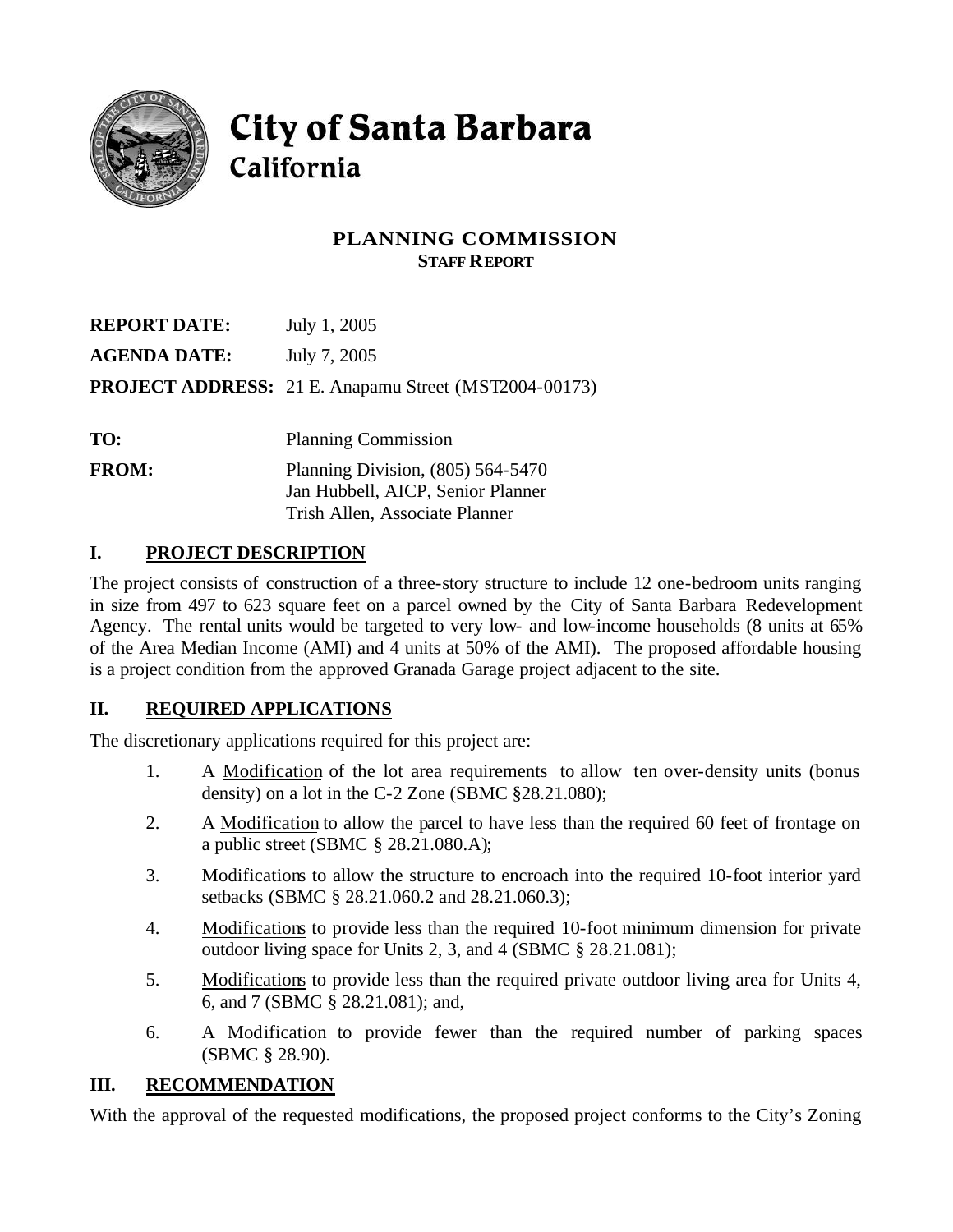and Building Ordinances and applicable policies of the General Plan. In addition, the size and massing of the project are consistent with the surrounding neighborhood and would provide housing opportunities for very low- and low-income households. Therefore, Staff recommends that the Planning Commission approve the project, making the findings outlined in Section VII of this report, and subject to the conditions of approval in Exhibit A.



**APPLICATION DEEMED COMPLETE:** June 17, 2005 **DATE ACTION REQUIRED:** August 16, 2005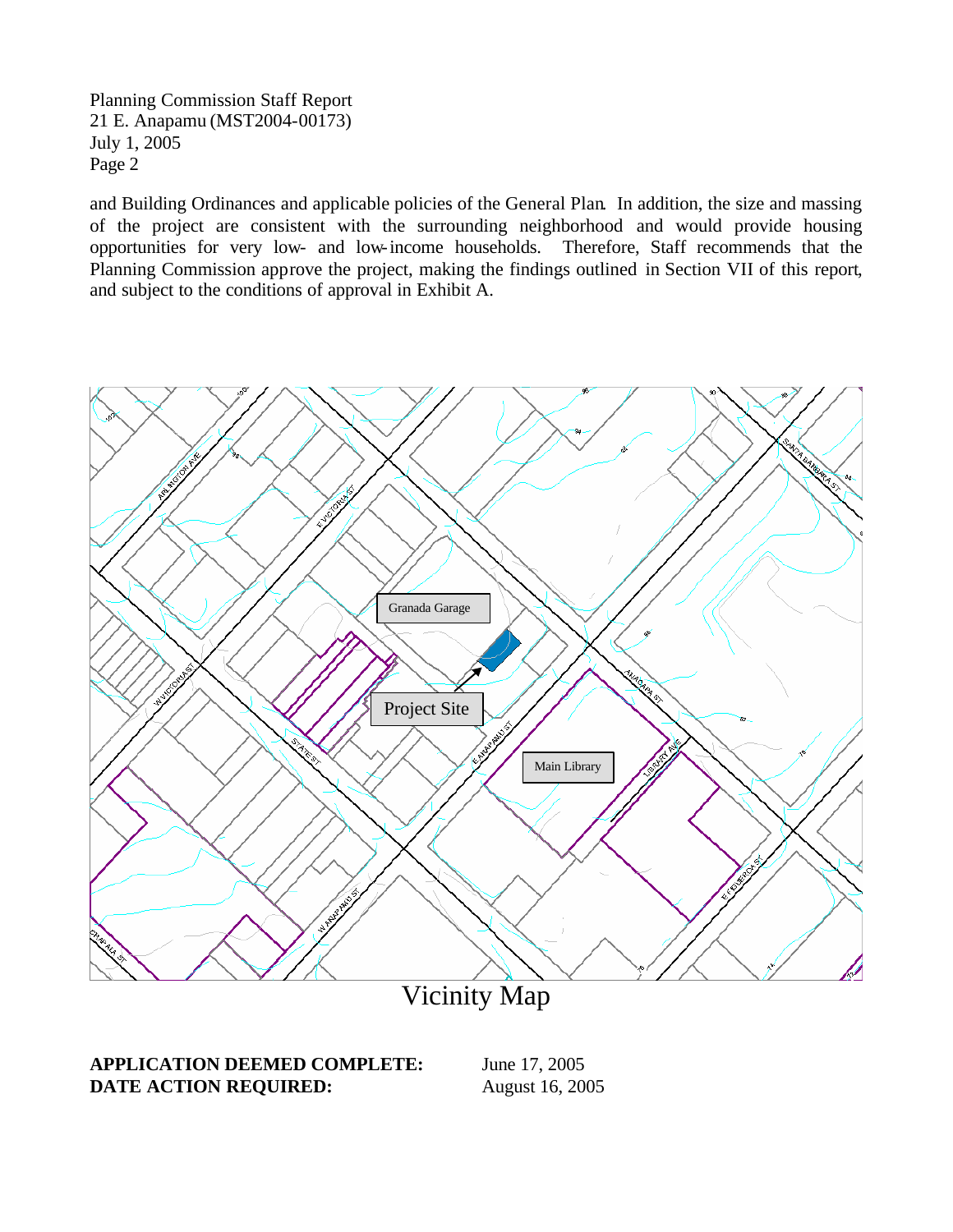## **IV. SITE INFORMATION AND PROJECT STATISTICS**

#### **SITE INFORMATION**

| Applicant: Peikert Group Architects, LLP<br>and Peoples' Self-Help Housing Corp. | Property Owner: Redevelopment Agency          |  |
|----------------------------------------------------------------------------------|-----------------------------------------------|--|
| Parcel Number: 039-183-037                                                       | Lot Area: 4,184 square feet                   |  |
| General Plan: General<br>Commerce/Public/Institutional                           | Zoning: C-2, Commercial                       |  |
| <b>Existing Use: Vacant</b>                                                      | Topography: relatively flat                   |  |
| Adjacent Land Uses:<br>North – City Parking Garage<br>South - Public Library     | East - Commercial/Public<br>West - Commercial |  |

#### **PROJECT STATISTICS**

|             | <b>Existing</b> | <b>Proposed</b>                                            |
|-------------|-----------------|------------------------------------------------------------|
| Living Area | Vacant          | 12, one-bedroom units, ranging<br>from 497-622 square feet |

# **V. ZONING ORDINANCE CONSISTENCY**

| <b>Standard</b>                                          | <b>Requirement/ Allowance</b>                        | <b>Existing</b>                                  | <b>Proposed</b>                                |
|----------------------------------------------------------|------------------------------------------------------|--------------------------------------------------|------------------------------------------------|
| <b>Setbacks</b>                                          |                                                      |                                                  |                                                |
| -Front                                                   | 15 feet                                              | Vacant                                           | N/A                                            |
| -Interior                                                | 10 feet                                              |                                                  | Ranges from $2-11$ <sup>*</sup>                |
| -Rear                                                    | 10 feet                                              | ?                                                | N/A                                            |
| <b>Building Height</b>                                   | 3 stories/45 feet                                    | Vacant                                           | 3 stories/36.5 feet                            |
| Parking                                                  | 12 spaces                                            | None                                             | None $*$                                       |
| <b>Street Frontage</b>                                   | 60 feet                                              | Anapamu St. $-75+$ feet<br>Anacapa St. - 60 feet | None – project would<br>not abut public street |
| Lot Area Required<br>for Each Unit<br>(Variable Density) | 1,840 square feet                                    | N/A                                              | 125units/acre *                                |
| 10% Open Space                                           | 418 square feet                                      | Vacant                                           | 517 square feet                                |
| Private Outdoor<br>Living Space                          | $1st$ floor: 120 sq ft<br>$2nd$ floor & above:72 sq. | N/A                                              | Ranges from 63-123<br>square feet *            |
| Lot Coverage                                             |                                                      |                                                  |                                                |
| -Building                                                | N/A                                                  | $\%$<br>Vacant                                   | $3,218$ sq. ft.<br>77 %                        |
| -Paving                                                  | N/A                                                  | $\frac{0}{0}$                                    | 107 sq. ft.<br>2.6%                            |
| -Landscaping                                             | N/A                                                  | $\%$                                             | 20.4%<br>853 sq. ft.                           |

\*Indicates proposed zoning modifications.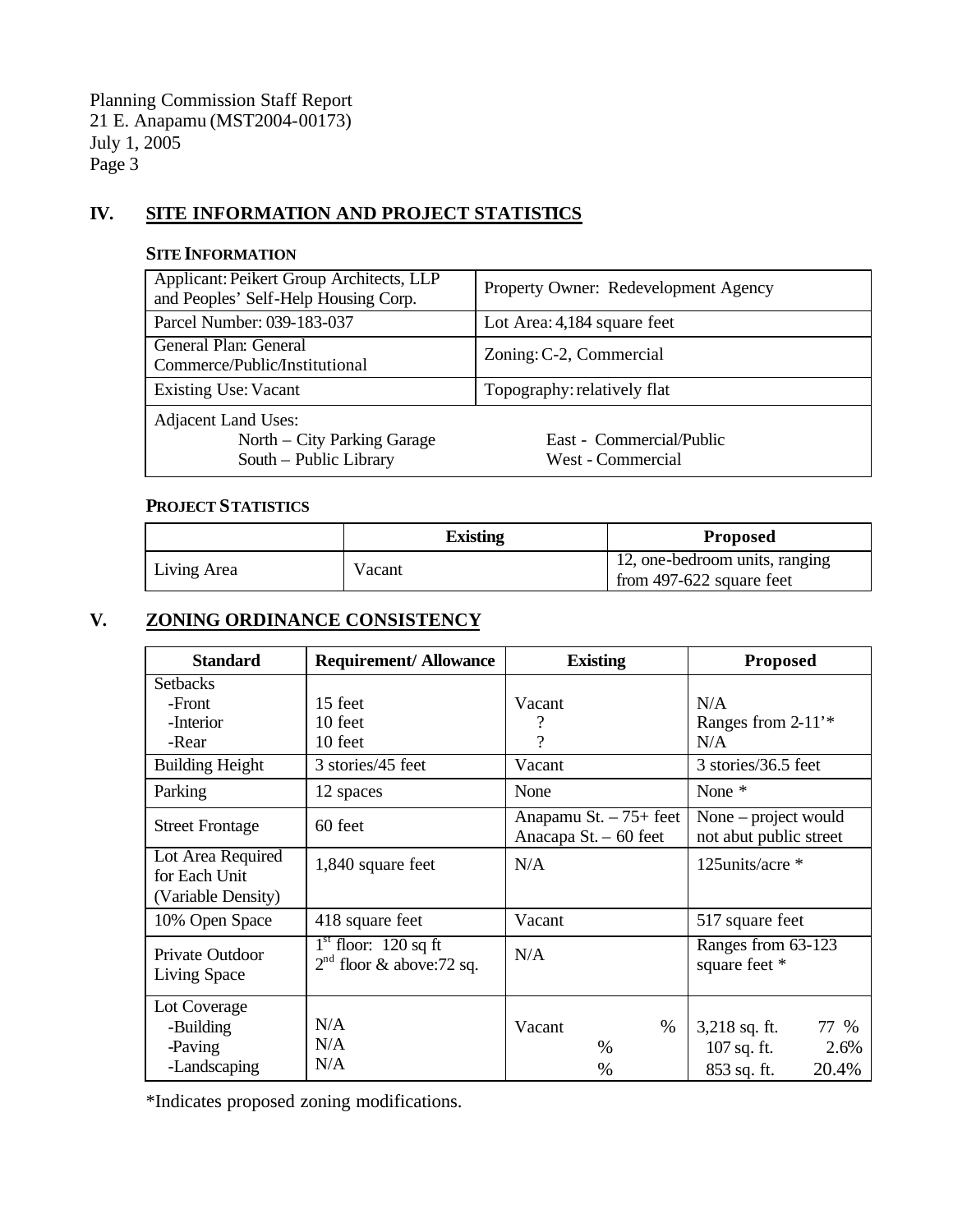> Proposed residential uses in the C-2 Commercial Zone are subject to the provisions of the R-3/R-4, Multi-Family Residential Zone. The proposed project would meet the requirements of the R-3/R-4 Zone, with the exception of the following modifications: lot area, yard encroachments, private outdoor living space, street frontage, and parking (please refer to Zoning Ordinance table on the previous page).

> The lot area required for 12 one-bedroom units is 22,080 square feet. Therefore, a lot area modification is required to approve the project. The project is project is proposed on a parcel consisting of 4,184 square feet of lot area. The modification request to allow additional units on the lot is supportive because the units are affordable to very low- and low-income households. In addition, the proposal to provide affordable housing is a condition of approval for the Granada parking garage project.

> The modification requests regarding the provision of private open space only involve five of the proposed twelve units. Staff is supportive of the modification requests related to the private open space requirements for the Units indicated because: 1) each of the units provide a private patio, 2) there are significant public open areas in the project vicinity including, the open area to the south of the project site (not yet planned), the Main Library lawn across Anapamu Street from the project site, the Sunken Gardens adjacent to the County Courthouse (diagonally across the street from the project site), and Alameda Park (2 blocks north of the project site); 3) the limited project site area and necessity to provide a minimum living space area; and 4) the project is affordable to very low- and low-income households.

> Regarding the building encroachments into required interior yards, staff can support these modification requests because yard setbacks are intended to buffer adjacent residential uses. The proposed building effectively establishes a property line for the housing; the provision of yard setbacks would have further limited the developable area where land is at a premium. The proposed residential structure is surrounded by public paseos, walkways, and open space that meet the intent of building setbacks.

> The proposed project would not have street frontage, defined as abutting the public street. The project is setback from the street, with a large amount of open space between the development and the street. However, the project would include installation of a public sidewalk along the property frontage adjacent to the open space area. Due to the unique nature of the proposed housing development, staff can support the modification to not provide the minimum of 60 feet of street frontage.

> The Zoning Ordinance requires that 12 parking spaces be provided for the project. The project requests relief from this requirement. Staff is supportive of the parking modification because a project condition would ensure that the applicant, Peoples' Self-Help Housing, will restrict tenant vehicle ownership. In order to compensate for the lack of vehicle parking available to the residents, Transportation Planning staff included a project condition that 12 bicycle parking spaces within the new Granada bike station be available to the tenants at no charge. The Downtown Parking Division has evaluated this provision and determined that there would be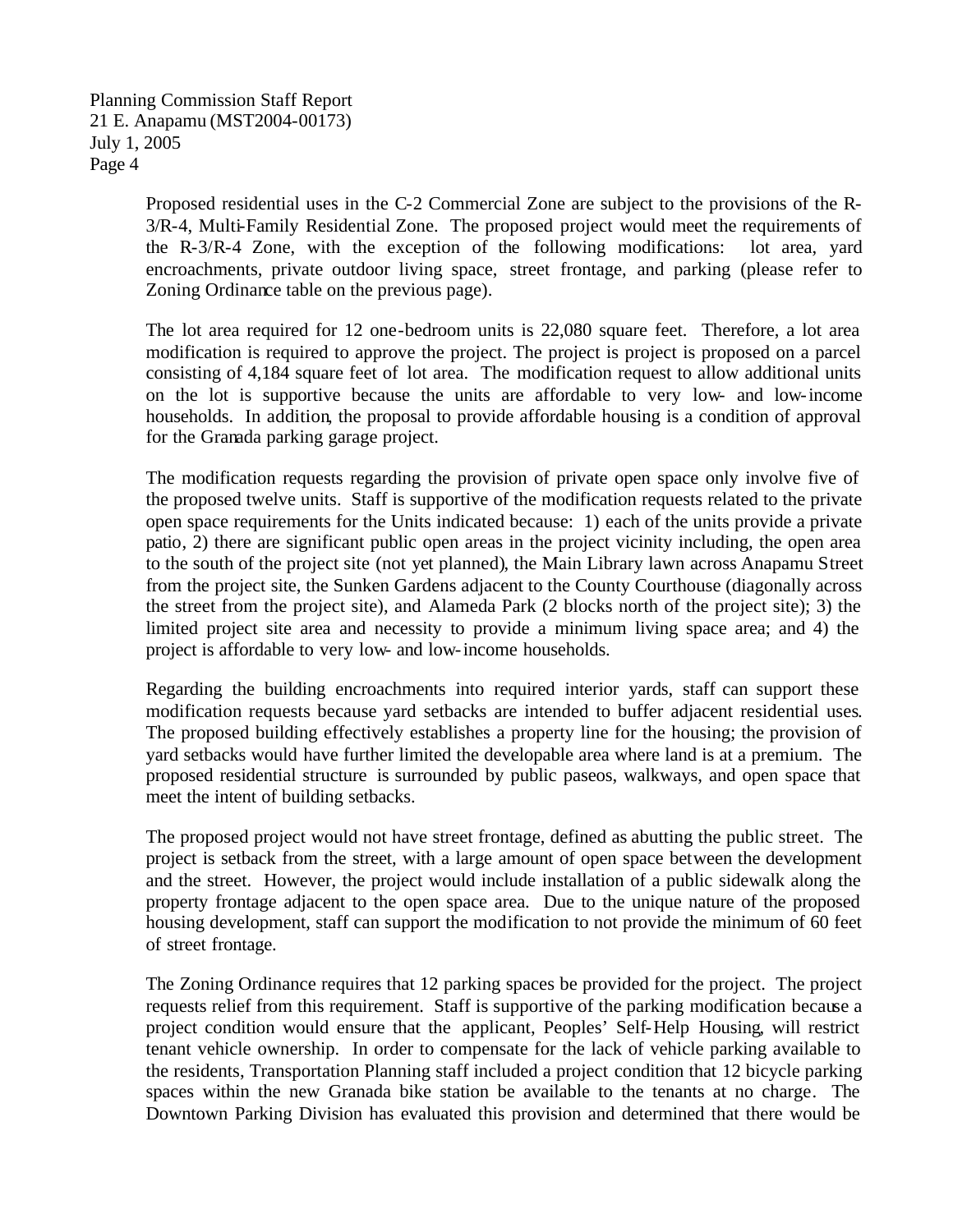no impact on the supply of bicycle parking spaces in this regard.

## **VI. ISSUES**

#### **A. DESIGN REVIEW**

This project was reviewed by the Historic Landmarks Commission (HLC) on three separate occasions (meeting minutes are attached as Exhibit D). On June 9, 2004 the HLC stated overall positive comments regarding the project design, massing, and architectural style. The project would return to the HLC for review of final project details.

#### **B. COMPLIANCE WITH THEGENERAL PLAN**

## **1. Land Use Element**

The project site is located in the Downtown neighborhood of the General Plan. This neighborhood is characterized as the Central Core of the City and is more intensely used than other parts of the City. Residential uses range from cottages and apartments to residential hotels and institutions.

The project site has a General Plan Land Use Designation of General Commerce, which allows for residential land uses that comply with the R-3 zone development standards. The proposed project would result in a density of 125 units per acre. The General Plan Land Use Element allows for variations in unit density based on the size of a unit and the occupancy potentials. The General Plan Land Use Element states that, in some cases, densities in terms of dwelling units per acre may be allowed to increase beyond those limits recommended by the General Plan without causing an inappropriate increase in the intensity of activities. This discussion provides the Land Use Element basis for the City's Zoning Ordinance variable density provisions and the City's bonus density program described in the Housing Element.

## **2. Housing Element**

The City Housing Element encourages the use of bonus density units as a means to provide affordable housing for low-income individuals, seniors, homeless people, and other special needs households. Applicable Housing Element goals and policies are contained in Exhibit E. Because the proposed project provides housing opportunities for very low- and low-income households, the project would be considered consistent with the General Plan Housing Element.

## **C. PEDESTRIAN CIRCULATION**

One of the issue areas discussed between staff and the applicant is the desire to provide adequate pedestrian circulation between the paseo off of Anacapa Street between the new garage and the building located on the corner of Anacapa and Anapamu Streets (1201 Anacapa St.). It is anticipated that the paseo and the walkways will be heavily used.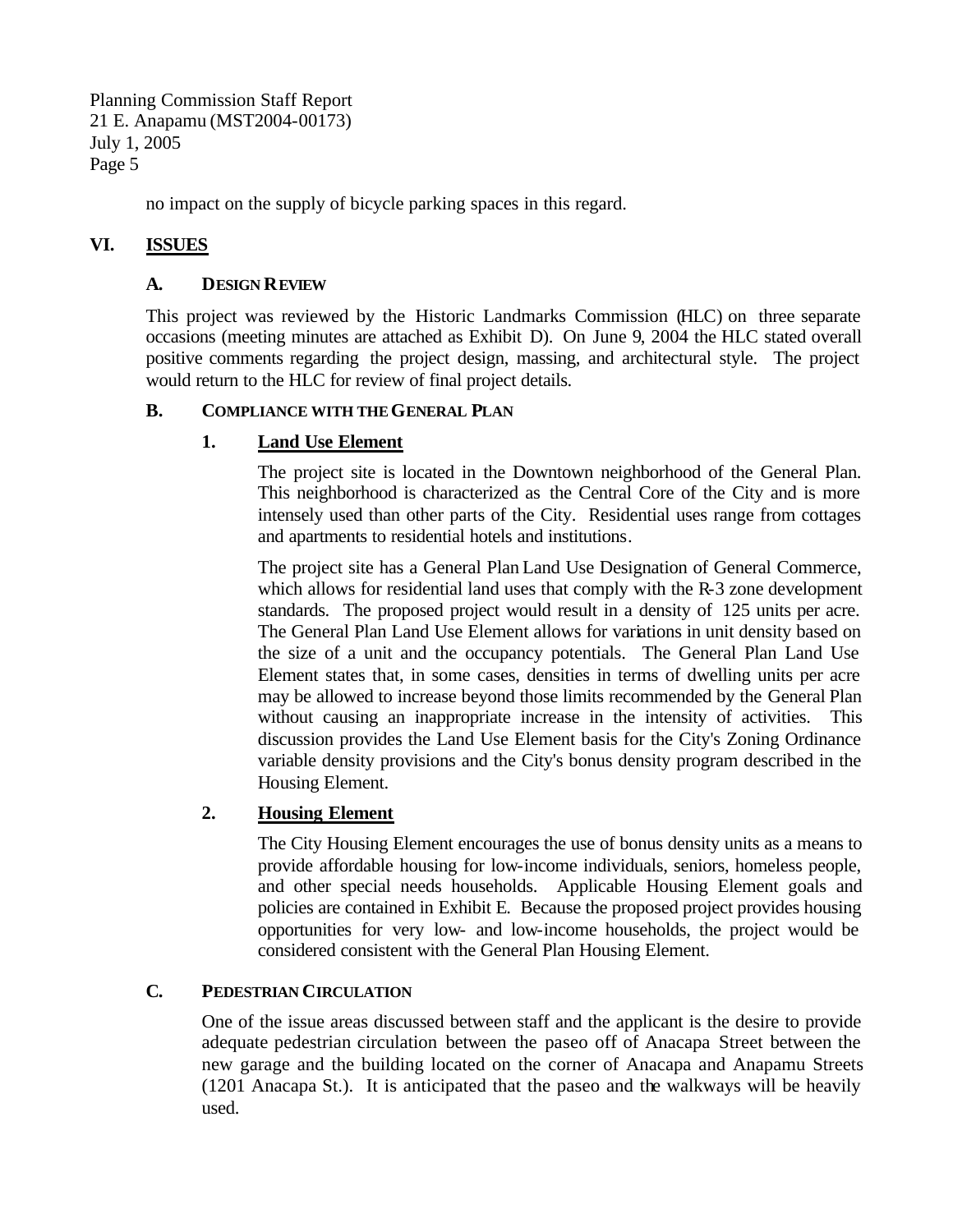> Transportation staff recommended an 8' foot wide sidewalk in this area in order to accommodate both bicycles and pedestrians; however, there are space constraints due to the existing three-story building at the corner, the new garage structure, and the minimum space needed to create a functional living space for each of the proposed residential units. Staff approached the owner of the building at 1201 Anacapa Street to discuss options to relocate existing mechanical equipment in order to relieve the constrained area for additional pedestrian space. It is possible that the owner and staff can reach an agreement to relocate the equipment, potentially providing an additional five feet of width for the sidewalk. Staff will continue to explore this option; however, the current proposal is to provide a seven foot wide sidewalk in the constrained area and eight feet along the housing frontage.

#### **D. ENVIRONMENTAL REVIEW**

The Granada Garage (City Parking Lot 6) Final Mitigated Negative Declaration was prepared in March 2001 to assess the environmental impacts of a proposed development involving construction of a new 575-space parking structure to replace an existing 215-space surface parking lot. The project was conditioned to include an affordable housing project. An addendum was prepared to amend the Final Negative Declaration to address site-specific impacts of a revised proposal to replace City offices on the north side of the structure with a two- to three-story structure containing 12 low-income apartment units. Subsequent to the addendum preparation, the site for the housing project was proposed to be relocated from the north side to the south side of the parking structure. An addendum has been prepared (Exhibit F) to reflect the project changes; however, the previously prepared Final Mitigated Negative Declaration and its conclusions are still relevant to the proposed project. No new impacts would occur as a result of the project revisions. All of the previously identified mitigation measures that were applicable to development of Parking Lot 6 would apply to the revised project.

## **VII. FINDINGS**

The Planning Commission finds the following:

#### **A. FINDINGS FOR THE MODIFICATION RELATED TO LOT AREA (SBMC§28.21.080.7)**

The modification of the lot area requirement to allow development of 12 one-bedroom units on 4,184 square feet of lot area instead of the required 22,080 square feet is consistent with the purposes and intent of the Zoning Ordinance and is necessary to construct this unique affordable housing project. The General Plan Land Use Element allows for variations in unit density based on the size of a unit and the occupancy potentials. The General Plan Land Use Element states that, in some cases, densities in terms of dwelling units per acre may be allowed to increase beyond those limits recommended by the General Plan without causing an inappropriate increase in the intensity of activities. The General Plan Housing Element states that residential development in commercial zones is consistent with policies established in the City's Land Use and Circulation Elements. The trend to develop higher density development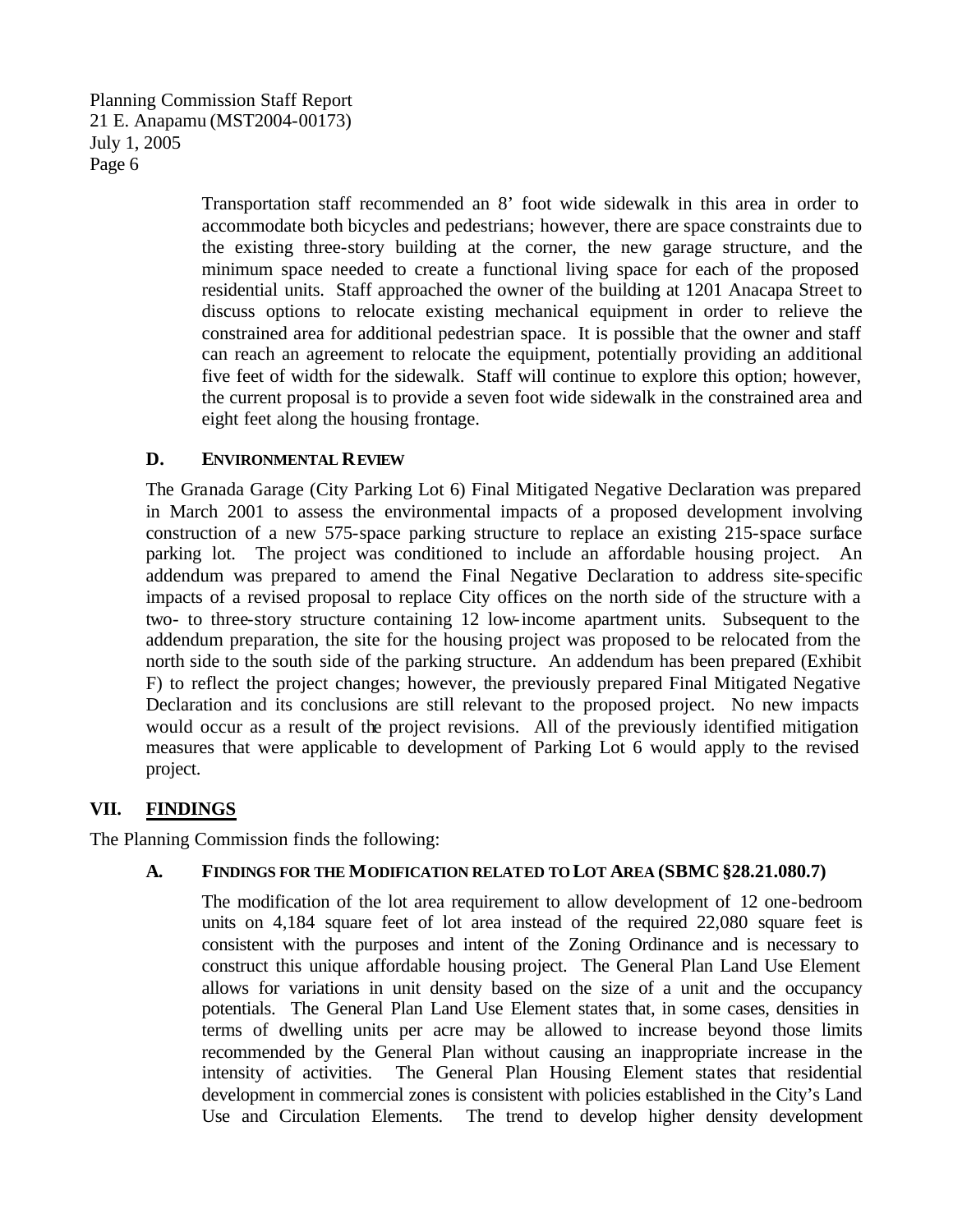Downtown is encouraged because of the proximity to jobs, transit, and recreation/cultural activities.

#### **B. FINDINGS FOR THE MODIFICATION RELATED TO THE PRIVATE OUTDOOR SPACE (SBMC §28.21.081)**

The modification of the private outdoor space to provide less than the required dimension or the required area or both for five of the proposed units is consistent with the purposes and intent of the Zoning Ordinance. Although the minimum requirements are not completely met by five of the proposed units, each unit includes a private patio. The development is proposed on a small sized bt providing a rental housing opportunity to very low – and low-income households. The City's Housing Element includes strategies to consider the development of zoning standards that would encourage the type of development that this project represents. Also, the area surrounding the project site provides significant public open space areas.

#### **C. FINDINGS FOR THE MODIFICATION RELATED TO THE INTERIOR YARD SETBACKS (SBMC §28.21.060)**

The proposed interior yard setback modifications are consistent with the purposes and intent of the Zoning Ordinance and are necessary to construct this affordable housing project. The proposed structure effectively established property boundaries. The intent of yard setbacks in terms of buffering adjacent land uses is met by the adjacent paseo, open space and walkways that surround the proposed development.

#### **D. STREET FRONTAGE MODIFICATIONS (SBMC§28.21.080.A)**

The modification is consistent with the purposes and intent of the Zoning Ordinance and necessary to secure an appropriate improvement on the lot. Currently, the property meets the frontage requirements on both Anacapa and Anapamu Streets. The proposed building footprint for the housing project will establish a property boundary line, creating a parcel that is land-locked. The development would include installation of public walkways to connect the paseo and the walkways to the garage as well as meeting both Building and Fire code requirements.

#### **E. FINDINGS FOR THE MODIFICATION RELATED TO PARKING (SBMC §28.90.100(G)(3))**

The modification to allow residential development without providing on-site parking would be consistent with the purposes and intent of the Zoning Ordinance and would not cause an increase in the demand for parking space or loading space in the immediate area because: (1) The project is an affordable project administered by Peoples' Self-Help Housing and will have restricted vehicle ownership through lease agreements with tenants; (2) the project is located in the downtown area and is within walking and cycling distance of many services and places of employment; and (3) the provision of bicycle storage in the bike station; and (4) a bus stop and the transit center are within walking distance from the project site.